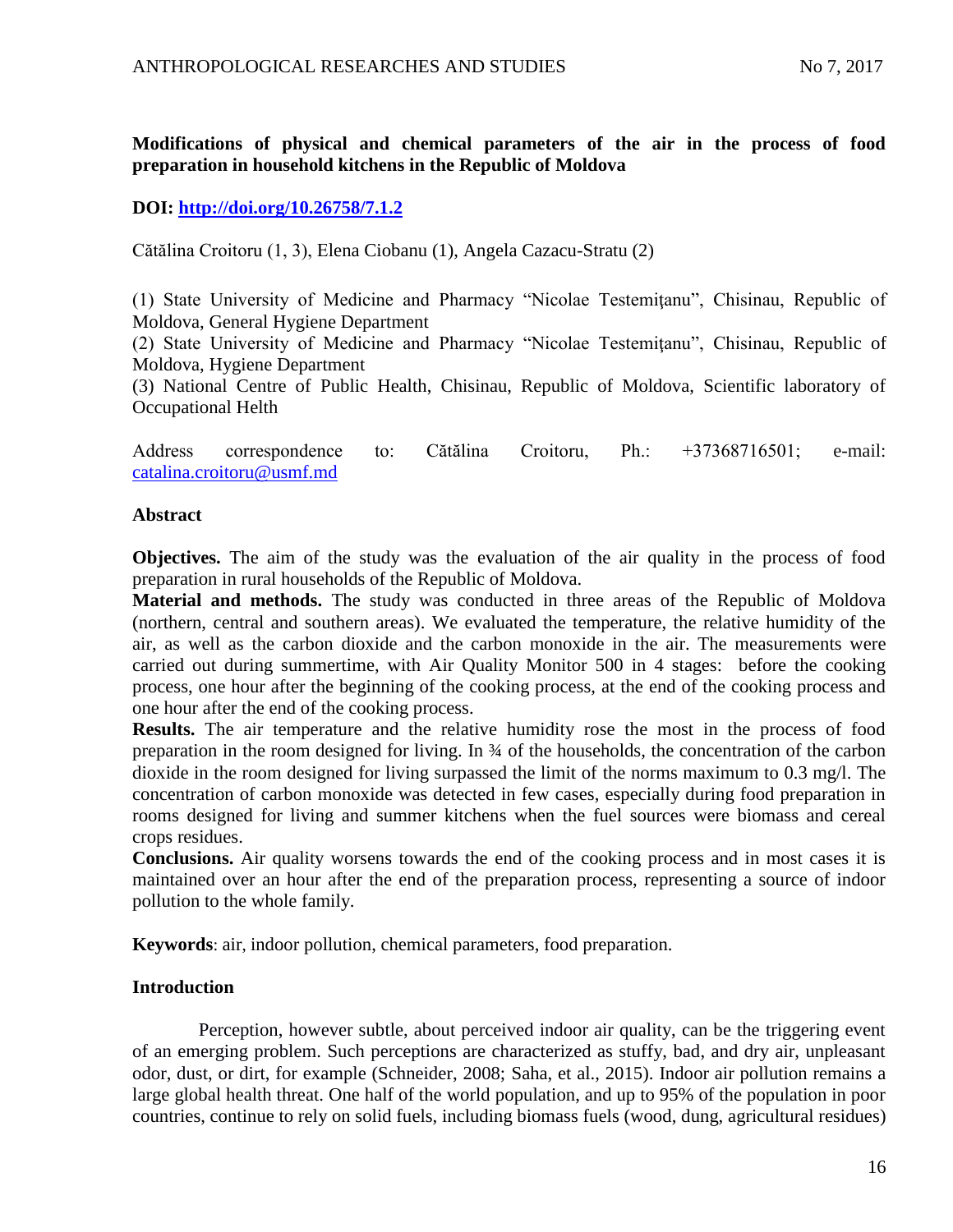and coal, to meet their energy needs (Bruce, et al., 2006; Saha, et al., 2015; World Health Organization, 2015).

Cooking and heating with solid fuels on open fires or on traditional stoves generates high levels of health-damaging pollutants, such as particulates and carbon monoxide. As women are primarily responsible for cooking and as children often spend time with their mothers while these are engaged in cooking activities, women and young children are primarily affected. For example, the World Health Report (2002) estimates that the acute respiratory infection is one of the leading causes of child mortality in the world, accounting for up to 20% of fatalities among children under five, almost all of them in developing countries. This makes solid fuels the second most important environmental cause of disease after contaminated waterborne diseases and the fourth most important cause of overall excess mortality in developing countries after malnutrition, unsafe sex, and waterborne diseases (Bruce, et al., 2006; Dutta, et al., 2011; Banerjee, et al., 2012).

In addition to impacts on mortality, indoor air pollution may have long-lasting effects on general health and well-being: early exposure to indoor air pollution during childhood may stifle lung development, suggesting that the cost of this pollution may continue later in life. In fact, a growing literature indicates that environmental insults at early ages can have long-lasting influences on human health and productivity (Almond, 2006).

Indoor air pollution due to the indoor burning of polluting fuels has been associated with Acute Lower Respiratory Infections (ALRI) amongst children less than five years old (Barnes, 2005).

Exposure to indoor air pollution has been associated with chronic obstructive pulmonary disease, lung cancer, nasopharyngeal cancer, tuberculosis and diseases of the eye in adults, low birth weight and, of particular concern, acute lower respiratory infections (ALRI) such as pneumonia amongst children less than five (Bruce, et al., 2006; Smith, et al., 2000).

We decided to conduct this research because solid fuel sources are widely used in Moldova.

#### **Material and methods**

The study was conducted in three areas of the Republic of Moldova (northern, central and southern areas). The research has been based on the determination of some physical and chemical factors of the environment in the process of food preparation. With the help of the Air Quality Monitor 500, there have been measured the temperature and the relative humidity of the air – as physical parameters of the air – and from the chemical factors – the carbon dioxide and the carbon monoxide. The population prepares food in three different spaces (in specially equipped kitchens, in living rooms, or summer kitchens) and outdoors. Out of the 150 researched households - in 46 cases people prepared food in specially equipped kitchens, in 31 cases - directly in the room designed for living (the hobs or stoves), in 48 cases – in the summer kitchen and in 25 cases people prepared the food outdoors. During summertime, 4 measurements have been realized in each of the 150 households. The stages of data collection were the following: before the cooking process (the I stage of measurements), one hour after the cooking process beginning (the II stage of measurements), at the end of the cooking process (the III stage of measurements) and one hour after the end of food preparation (the IV stage of measurements).

In order to assess the conditions of food preparation, a questionnaire was completed using the method of direct interview. From this questionnaire, the answer to only one question was included in the present study – about the sources of fuel used by the population, in order to compare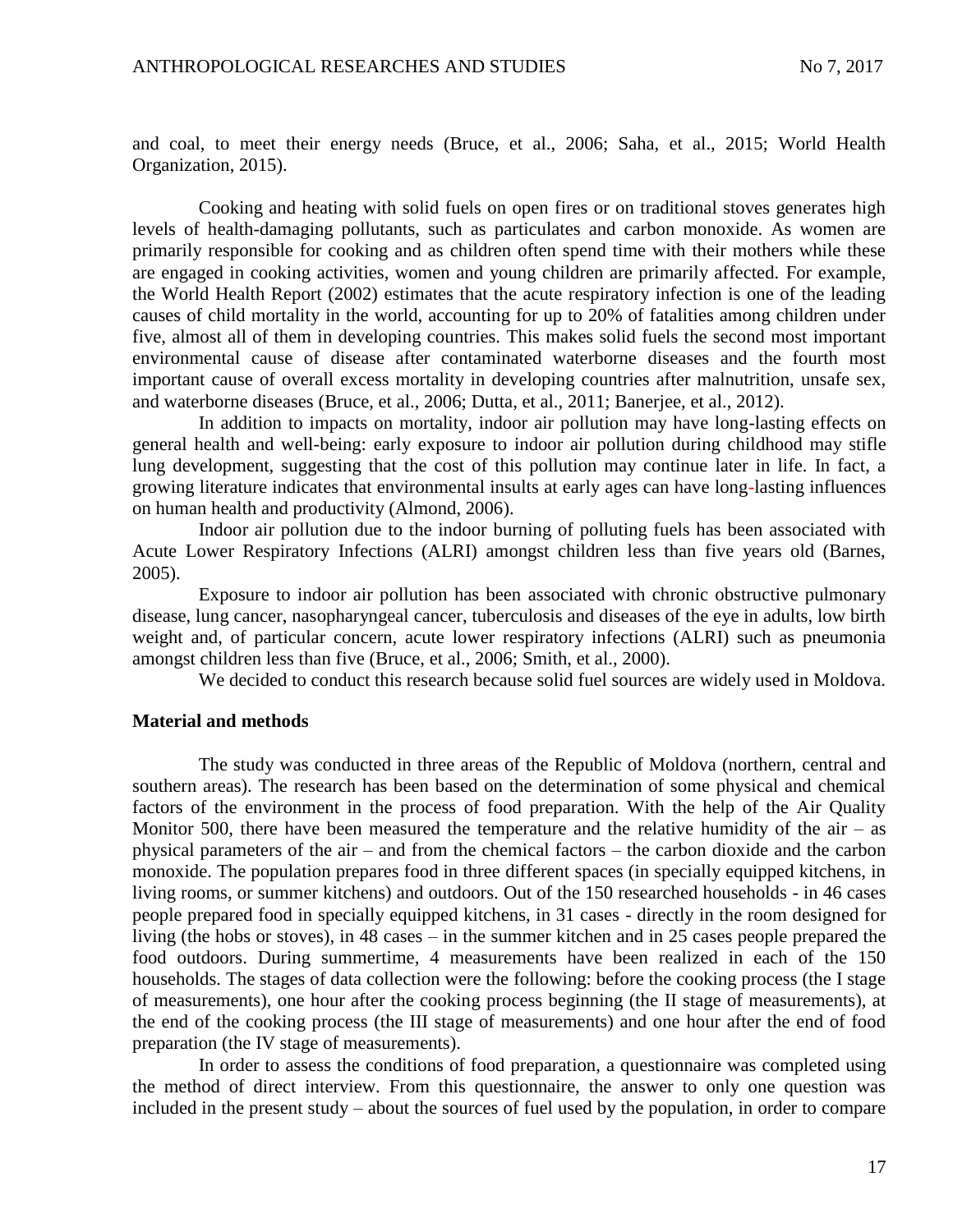the corresponding concentrations of carbon dioxide for each of them. We have also included in the questionnaire the results of the measurements of air temperature and relative humidity.

The analysis of the results was performed using absolute values with subsequent calculation of indices. In order to specify the degree of significance in comparison to the average values we used the Student test for significance.

To determine the direction and power of the relationship between studied indices we calculated Bravis-Pearson's linear simple correlation coefficient (r). The level of statistical significance of the correlation was established using ANOVA test in the program Statgraphics Plus 2.1. The ANOVA test measures whether a significant factor contributes significantly to the variation of the response and determines the size of the variation that is due to a pure error. If the p-value in the ANOVA table is 0.05 to 0.001, we can say that there is a significant statistical relationship between variables at a confidence level of 95.0 to 99.9%.

#### **Results**

In order to evaluate the impact of meal preparation conditions on the human body, we have tested two physical factors of the air: temperature and relative humidity.

As far as the temperature of the air is concerned, before the cooking process, it presented values that depended on the temperature of the environmental/outdoor air. On the other hand, an hour after the beginning and at the end of the cooking process, the air temperature increased (regardless of the type of the rooms), and, in most cases, the temperature dropped one hour after finishing the cooking process.

By comparison, the air temperature has increased the most in the case of cooking in the inhabited room. The average value of the temperature one hour after starting to cook rose with  $2.1^{\circ}$ C ( $p<0.001$ ), and at the end of cooking – with 4.5<sup>o</sup>C ( $p<0.001$ ). Whereas, an hour after finishing cooking, the air temperature fell with 2.8<sup>o</sup>C (p<0.05). The temperature fell with 1.8<sup>o</sup>C (p<0.001), even in comparison with the beginning of the cooking process. The lowest temperature value an hour after starting cooking was 20.5°C, while the maximum value – 37.4°C, at the end of the food preparation process, both the maximum and minimum temperatures increased  $-23.8^{\circ}$ C and 38.3<sup>o</sup>C respectively. One hour after the end of food preparation, the minimum temperature value dropped, on average, by  $2.4^{\circ}$ C, but remained higher than the temperature at the beginning and in the middle of the cooking process. The maximum temperature decreased on average by  $4.2^{\circ}$ C.

Furthermore, the average air temperature was higher when cooking outdoors, which was conditioned by high ambient temperature values at that time of the year. In such a setting, an hour after the start of preparing the meals, the average air temperature increased by  $1.7^{\circ}$ C (from28.4 $^{\circ}$ C to 30.1<sup>o</sup>C, p<0.001) and at the end by 4.4<sup>o</sup>C (from 28.4<sup>o</sup>C to 32.8<sup>o</sup>C, p<0.001). What is more, an hour after cooking, the air temperature decreased by  $2.9^{\circ}C$  (from  $29.9^{\circ}C$  to  $28.4^{\circ}C$ , p $\lt 0.05$ ), the temperature dropped by  $1.5^{\circ}C$  (p<0.01) in comparison with the beginning of the cooking process. In the first hour of food preparation, the temperature rose to  $25.8^{\circ}$ C the least and the most to  $34.0^{\circ}$ C. At the end of the preparation of meals, the lowest temperature was  $26.4 \text{ °C}$  and the highest of  $36.7 \text{ °C}$ . However, an hour after the end of cooking, the lowest temperature was  $24.1^{\circ}$ C and highest  $34.5^{\circ}$ C, therefore these values were higher than those before starting the cooking process (Table 1).

As mentioned above, during the summer, the population of Moldova cooks mainly in summer kitchens or usual kitchens (specially arranged places in the house). In view of the summer kitchens, the air temperature increased in the first hour by  $1.6^{\circ}$ C (from 28.9<sup>o</sup>C to 30.5<sup>o</sup>C, p<0.001) and until the end of the cooking process by  $3.8^{\circ}C$  (p<0.001), reaching  $32.7^{\circ}C$ . Nonetheless, one hour after the end of the cooking process the temperature decreased by  $2.8^{\circ}C$  (p<0.01) being 29.9 $^{\circ}C$ ,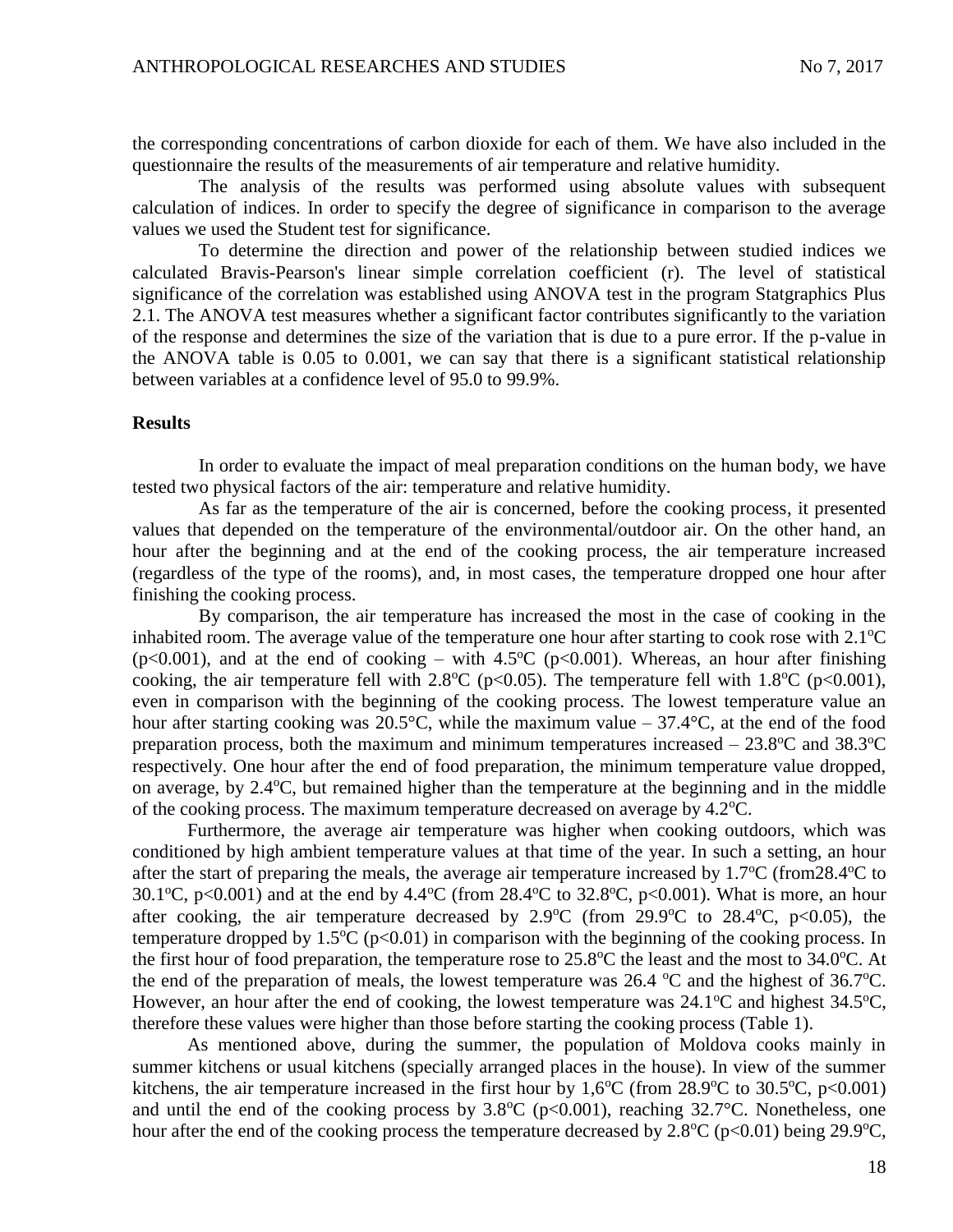with only  $1^{\circ}$ C increased in comparison with the one recorded at the beginning of the cooking process  $(p<0.01)$ . The minimum temperature value, which was recorded one hour after the beginning of food preparation, was  $24.7^{\circ}$ C, while the maximum was  $34.4^{\circ}$ C. At the end of the food preparation, the minimum temperature was  $26.2^{\circ}\text{C}$ , while the maximum was  $38.5^{\circ}\text{C}$  (Table 1).

Apart from that, the smallest rise of the temperature was registered in the kitchens, because they were specially equipped rooms that had windows (44% of the rooms had functional windows), some also had ventilation systems (17% had a hood, only half of which being functional at the moment; and 11% had a ventilation duct), but in the same time, the temperature returned slower to the initial values after the cooking process, probably on account of the room, which in most cases did not have a direct way out (87%), besides, not all the rooms had windows (28% of the kitchens were without windows).

In settings such as specially equipped kitchens, one hour after the beginning of the food preparation process the average air temperature rose by  $1.4^{\circ}$ C (from 27.6<sup>o</sup>C to 29.0<sup>o</sup>C, p<0.05) and at the end by  $3.2^{\circ}C$  (up to  $30.8^{\circ}C$ , p<0.001). One hour after the end of the cooking process, the average air temperature dropped by  $2.1^{\circ}C$  (p<0.001), and compared with the middle of the cooking process by  $1.1^{\circ}C$  (p<0.001). Finally, at the end of the cooking process, the minimum temperature was  $26.2^{\circ}$ C and increased by  $2.4^{\circ}$ C in comparison with the initial one, being the highest increase compared to cases where food is prepared in rooms designed for living, summer kitchens and outdoors. The maximum temperature in the kitchens reached values of  $38.5^{\circ}$ C, registering the lowest growth  $(6.4^{\circ}C)$  compared to cooking in other areas (Table 1).

| Researched parameters                 |           | The air temperature $(^{\circ}C)$ |                              |                              |                               |  |
|---------------------------------------|-----------|-----------------------------------|------------------------------|------------------------------|-------------------------------|--|
| Cooking in:                           |           | $T_1$                             | T <sub>2</sub>               | $T_3$                        | T <sub>4</sub>                |  |
| specially<br>equipped kitchens        | $M \pm m$ | $27.6 \pm 0.26$                   | $29.0 \pm 0.29***$           | $30.8 \pm 0.39$ <sup>*</sup> | $28.7 \pm 0.24$ <sup>**</sup> |  |
|                                       | Min       | 23.8                              | $24.7*$                      | $26.2*$                      | $24.5**$                      |  |
|                                       | Max       | 32.1                              | $34.4**$                     | $38.5*$                      | $33.5*$                       |  |
| in the room<br>designed for<br>living | $M \pm m$ | $26.4 \pm 0.61$                   | $28.5 \pm 0.72$ <sup>*</sup> | $31.0 \pm 0.75$ <sup>*</sup> | $28.2 \pm 0.60***$            |  |
|                                       | Min       | 19.5                              | $20.5***$                    | $23.8*$                      | $21.4*$                       |  |
|                                       | max       | 32.4                              | $37.4*$                      | $38.3*$                      | $34.1**$                      |  |
| summer kitchens                       | $M \pm m$ | $28.9 \pm 0.26$                   | $30.5 \pm 0.35$ *            | $32.7 \pm 0.47$ **           | $29.9 \pm 0.31***$            |  |
|                                       | min       | 24.8                              | $26.3***$                    | $28.0*$                      | $24.3*$                       |  |
|                                       | max       | 32.6                              | $35.1*$                      | $39.4*$                      | $34.1**$                      |  |
| outdoors                              | $M \pm m$ | $28.4 \pm 0.51$                   | $30.1 \pm 0.43^*$            | $32.8 \pm 0.46^*$            | $29.9 \pm 0.51$ *             |  |
|                                       | min       | 23.6                              | $25.8*$                      | $26.4*$                      | $24.1**$                      |  |
|                                       | max       | 33.4                              | $34.0*$                      | $36.7*$                      | $34.5***$                     |  |

**Table 1. Average, minimum and maximum air temperature values in the cooking process**

*Note:*  $T_1$  – *before cooking;*  $T_2$  – *an hour after starting cooking;*  $T_3$  – *at the end of cooking;*  $T_4$  – *an hour after the end of* cooking. \*p<0.001. \*\* p<0.01. \*\*\* p<0.05. (for  $T_2$ - $T_1$ ;  $T_3$ - $T_1$ ;  $T_4$ - $T_1$ )  $^{\text{tr}}$ p<0.001.  $^{\text{max}}$ p<0.01.  $^{\text{max}}$ p<005. (for  $T_4$ - $T_3$ )

When cooking in the room designed for living, records indicated that in the first hour of food preparation, humidity increased on average by 3.2% (from 49.7% to 52.9%, p<0.001) and, at the end, by 7.6% (up to 57.3%.  $p<0.01$ ). An hour after finishing the cooking process, relative humidity decreased by 3.7% ( $p<0.05$ ) and compared to the middle of process decreased by 3.9%. By contrast, when cooking outdoors the relative humidity increased in one hour by  $2.3\%$  ( $p<0.01$ ), and by 5.1% at the end of the cooking process  $(p<0.01)$ . An hour after cooking, relative humidity decreased by 2.4% ( $p<0.05$ ) and, compared with the beginning of the process, by 2.7% ( $p<0.001$ ). The minimum value of relative humidity in one hour from the beginning of cooking was 41.2%,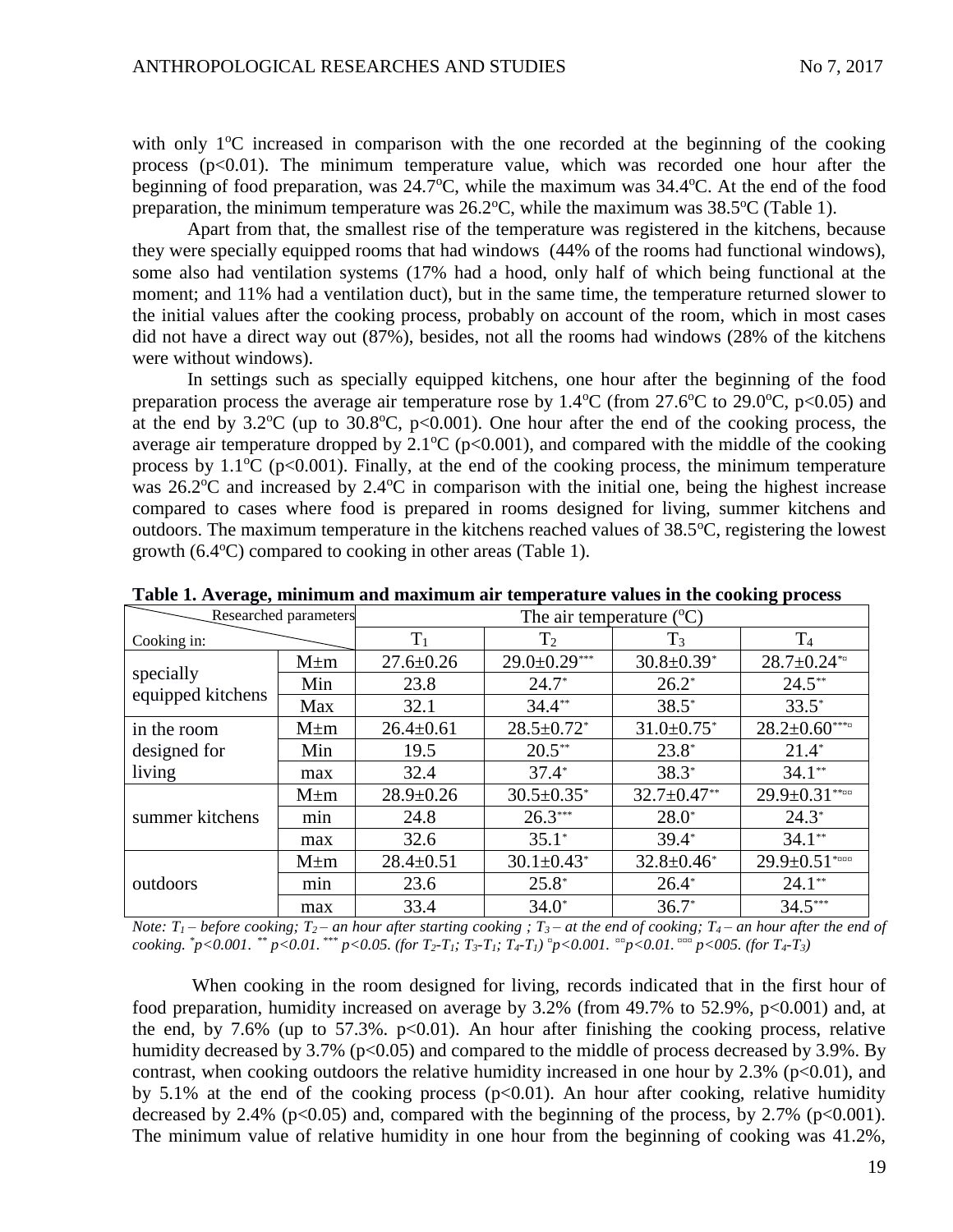being lower than at the beginning by 1.5%. The maximum value was 60.1%, being by 2.9% higher than at the beginning of the cooking process. Thus, both minimum and maximum values of humidity registered in the living room after cooking (where 21% of the population prepared the food during the summer) had shown higher fluctuations, in comparison with records from other areas of cooking, except the outdoors, where the maximum value increased over 4.3%). At the end of meal preparation, the minimum relative humidity was 42.3%, being decreased by 0.4%, compared to the beginning of the cooking process, while the maximum value reached 69.9%, therefore being the highest increase since the beginning of cooking compared to other spaces. One hour after the completion of cooking, the minimum value of the relative humidity decreased by 0.6% compared to the end of the processes and by 1.0% compared to its beginning. The maximum value decreased by 6.2% compared to the end of the cooking but remained higher by 6.5% compared to the beginning of the preparation of meals (Table 2).

Out of the two rooms designed for cooking during summer, the biggest changes are in the summer kitchens. There, the humidity increased by  $1.6\%$  (from  $47.3\%$  to  $48.9\%$ .  $p<0.001$ ) in the middle and by 3.4% (from 47.3% to 50.7%.  $p<0.05$ ) at the end of the cooking process, and one hour later it decreased by 1.8% ( $p<0.01$ ). The changes of the minimum and maximum values were also more common in summer kitchens compared to kitchens designed in specially equipped kitchens  $(0.05 < p < 0.001)$ . In summer kitchens, the minimum value of humidity followed a lowering trend, decreasing up to 40.7% one hour after the start of preparation, while the maximum value increased up to 58.6% during the same amount of time. At the end of cooking process, the minimum relative humidity was 40.1% and decreased by 0.9% compared to the beginning of the cooking. The maximum value was 63.2% and remained higher than at the beginning by 7.0%. Both absolute values and the differences in values were lower in the case of cooking in the summer kitchen compared to cooking in rooms designed for living, probably because summer kitchens are not hermetic spaces, having direct exit outdoors. One hour after the end of food preparation, the minimum and the maximum values of the relative humidity decreased compared with both the end and the initial phase of the cooking process  $(0.05 < p < 0.01)$  (Table 2).

Consequently, from all four places used for food preparation, the relative humidity increased less in the case of kitchens. During the first hour, the relative humidity increased by 0.7% (from 48.5% to 49.2%,  $p<0.05$ ) and by 2.5% at the end of the cooking process ( $p<0.001$ ). One hour after cooking, the humidity decreased by 2.5% ( $p<0.001$ ), being 51.0%, the lowest value recorded in all cooking areas. The minimum humidity value slightly increased during preparation, by 0.3% in the first hour and by 0.8% at the end of cooking. One hour after the end, the minimum value decreased by 0.6% compared to the end of the cooking process and remained by 0.2% higher than at the beginning. The maximum value was 65.0%, being the highest value recorded in all cooking areas, but the dynamic of the changes was not the biggest – it decreased by 3.0% compared to the end of cooking, but remained 5.0% higher compared to the initial moment. Such a high value is explained by the fact that during summer the ventilation in the kitchen is achieved only by means of the windows, and space does not have a direct exit outside (Table 2).

Nevertheless, when cooking outdoors, the relative air humidity one hour after starting the process was equivalent to the value recorded at cooking in specially equipped kitchens (49.2%), being slightly higher than the one recorded when cooking in summer kitchens (by 0.3%) and lower than the one recorded in rooms designed for living  $(4.1\%)$  0.01 <p < 0.001. The humidity increased by 2.3% ( $p<0.01$ ) during the first hour of cooking (up to 49.2%), and by 5.1% ( $p<0.001$ ) at the end of the process (up to 52.0%). An hour after the completion of cooking, the relative humidity decreased by 2.4% (p<0.001), but remained higher by 2.7% (p<0.05) compared to initial time. The minimum relative humidity value at all stages was the lowest compared to other spaces for cooking. The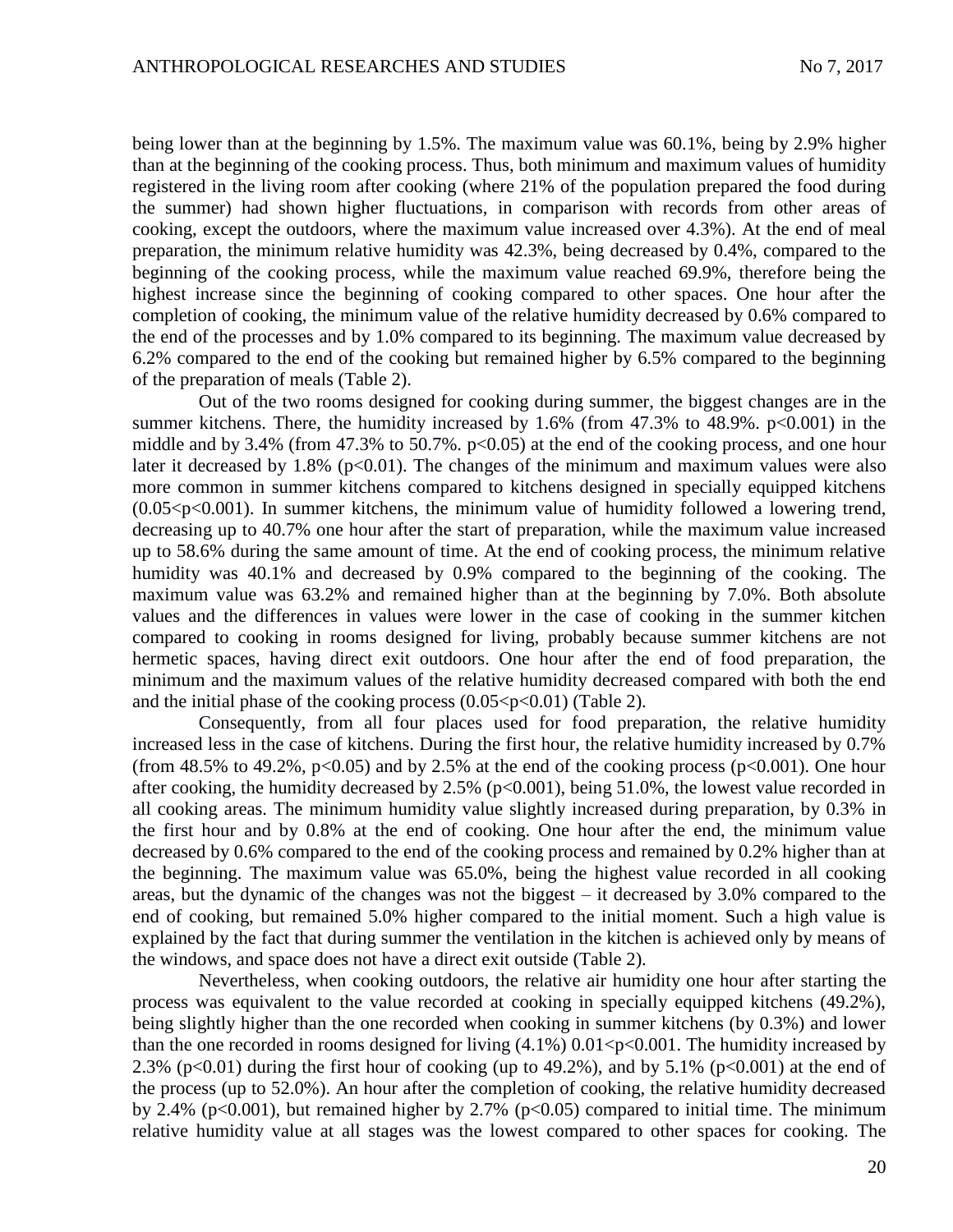lowest recorded value was higher by 0.8% one hour from starting meal preparation, and by 1.7% at the end of the process, while an hour after cooking it was lower by 3.0% compared with the starting point. The maximum value was 61.6% in one hour from the beginning of cooking; it reached 66.2% at the end of the preparation and decreased to 62.1% one hour after the end of the process (Table 2).

| Researched parameters |           | The relative humidity of the air $(\%)$ |                              |                    |                        |  |
|-----------------------|-----------|-----------------------------------------|------------------------------|--------------------|------------------------|--|
| Cooking in:           |           | $T_1$                                   | T <sub>2</sub>               | $T_3$              | T <sub>4</sub>         |  |
| specially             | $M \pm m$ | $48.5 \pm 1.10$                         | $49.2 \pm 0.95***$           | $51.0 \pm 2.05^*$  | 49.1±1.14 $*$          |  |
| equipped              | min       | 37.9                                    | 38.2***                      | 38.7**             | $38.1*$                |  |
| kitchens              | max       | 60.0                                    | $60.0*$                      | $68.0*$            | $65.0*$                |  |
| in the room           | $M \pm m$ | $49.7 \pm 0.05$                         | $52.9 \pm 1.14$ <sup>*</sup> | $57.3 \pm 1.53$ ** | $53.6 \pm 1.07***$     |  |
| designed for          | min       | 42.7                                    | $41.2**$                     | $42.3*$            | $41.7**$               |  |
| living                | max       | 57.2                                    | $60.1*$                      | $69.9**$           | $63.7*$                |  |
| summer kitchens       | $M \pm m$ | $47.3 \pm 1.63$                         | $48.9 \pm 2.11$ **           | $50.7 \pm 1.16***$ | $48.9 \pm 1.37$ ****** |  |
|                       | min       | 41.0                                    | $40.7**$                     | $40.1**$           | $39.7*$                |  |
|                       | max       | 56.2                                    | 58.6*                        | $63.2*$            | 56.0***                |  |
| outdoors              | $M \pm m$ | $46.9 \pm 1.12$                         | $49.2 \pm 0.85$ **           | $52.0 \pm 1.41^*$  | 49.6 $\pm$ 1.32 $*$    |  |
|                       | min       | 34.0                                    | $34.8**$                     | $35.7*$            | $32.7*$                |  |
|                       | max       | 57.3                                    | $61.6*$                      | $66.2*$            | $62.1*$                |  |

**Table 2. Mean, minimum and maximum values of humidity in the process of cooking**

*Note:*  $T_1$  – *before cooking;*  $T_2$  – *an hour after starting cooking;*  $T_3$  – *at the end of cooking;*  $T_4$  – *an hour after the end of* cooking. \*p<0.001. \*\* p<0.01. \*\*\* p<0.05. (for T2-T1; T3-T1; T4-T1)  ${}^{\text{m}}$ p<0.001.  ${}^{\text{mm}}$ p<0.01.  ${}^{\text{mm}}$ p<0.05. (for T4-T3)

There is a reason to believe that in most cases the increasing of the air humidity depends on the type of products that are prepared, as well as on the humidity of the air.

As far as the chemical factors are concerned, there have been studied the carbon dioxide and monoxide. The concentration of the carbon dioxide before cooking meals was within the normal limits, except in the inhabited rooms. In ¾ of in the room designed for living, the concentration of the carbon dioxide surpassed the normal limits up to 0.3%. Calculating the average concentration of the carbon dioxide in each type of rooms, one hour after the beginning of food preparation process, we established that the limits had been surpassed in each of the cases: in kitchens - 0.18%, in inhabited rooms and summer kitchens  $-0.17\%$  and in the case of preparing dishes outdoors  $-$ 0.16%. The maximum concentration value of carbon dioxide in kitchens was 0.5 mg/l, recorded only in a room, also values of 0.28 and 0.27% were recorded in other rooms, in most of the cases, the maximum value was 0.21%. In the rooms designed for living, the maximum concentration value of carbon dioxide was 0.20% and 0.21 and 0.25% in some rooms. In two summer kitchens, the maximum value of 0.27% was recorded, in some rooms - 0.25 and 0.24%. As for the outdoor cooking, the values are even higher: 0.30 and 0.32% in cases when wood and leftover cereals were used as fuel (Table 3).

Meanwhile, at the end of food preparation process, the average amount of carbon dioxide was greater than 0.2 mg/l in all cooking areas. The highest value was recorded in the room designed for living - 0.242 mg/l as the average of all measurements. It stands to reason that this exceeding can be justified by the fact that these spaces have a lower height and smaller volume, few rooms had ventilation hoods (only 2 of 31), two rooms had no windows, and in six rooms the windows could not be opened. The lowest value (0.214 mg/l) was registered when cooking outdoors, but also it exceeds more than twice the normal limits, especially when the fuel source was constituted of wood  $(r = 0.68)$ , biomass  $(r = 0.79)$  and cereal crop residues  $(r = 0.73)$ .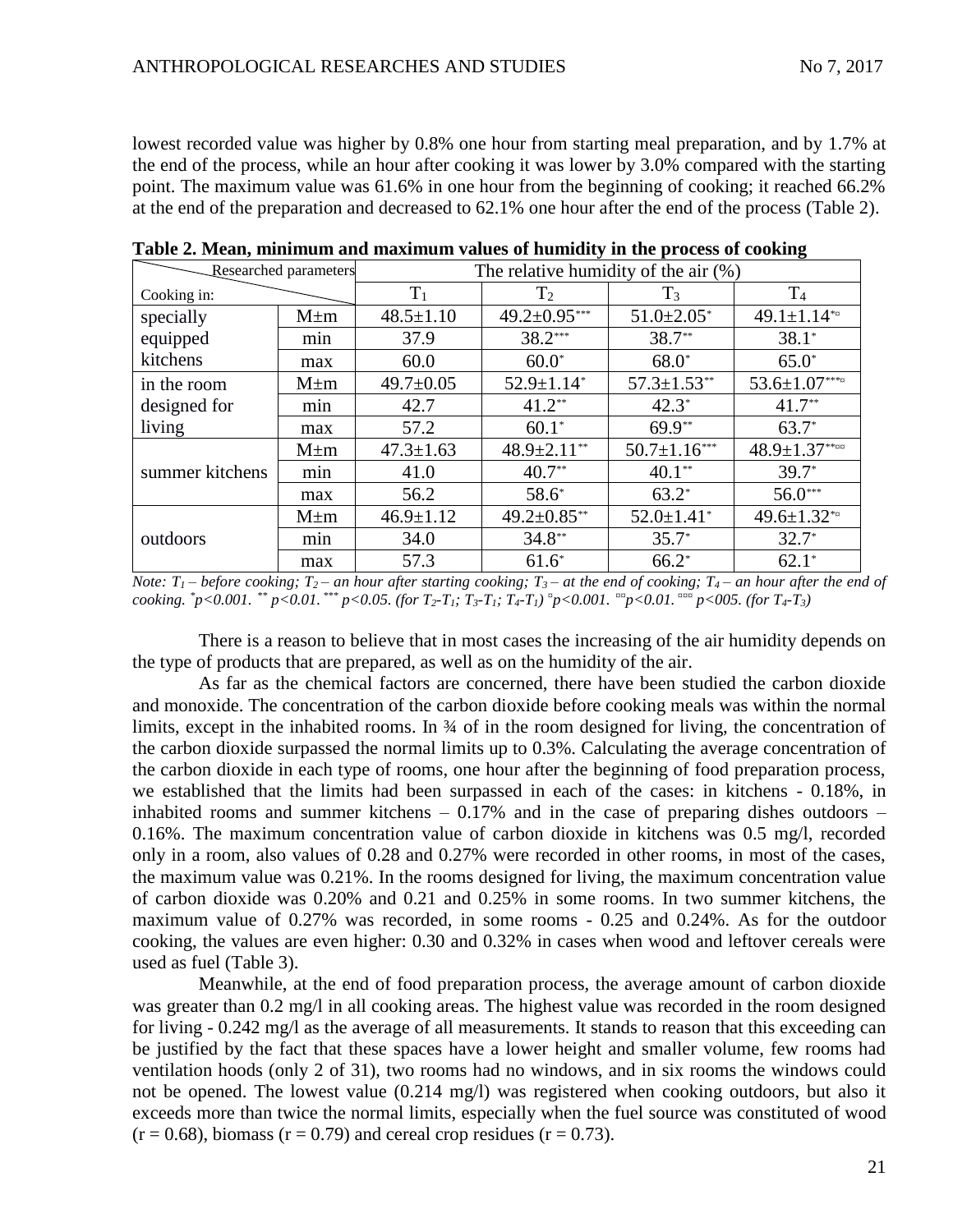By comparison, when cooking in summer kitchens and rooms designed for living, the concentration of carbon dioxide exceeded the normal limits even judging by the recorded minimum value (0.13 and 0.12 mg/l, respectively). Considering the maximum value, the concentration of carbon dioxide exceeded the norm in all food preparation areas. The highest value was in the case of outdoor meals preparation (0.4 mg/l), also influenced by the type of fuel used – wood ( $r = 0.61$ ), cereal crops residue ( $r = 0.75$ ), biomass ( $r = 0.66$ ), while the lowest value was recorded in the kitchen areas (0.36 mg / l), which are better-designed spaces.

| Researched parameters |           | The carbon dioxide $(mg/l)$ |                               |                               |                                |  |
|-----------------------|-----------|-----------------------------|-------------------------------|-------------------------------|--------------------------------|--|
| Cooking in:           |           | $T_1$                       | $\rm T_2$                     | $T_3$                         | T <sub>4</sub>                 |  |
| specially             | $M \pm m$ | $0.104 \pm 0.80$            | $0.177 \pm 0.87$ <sup>*</sup> | $0.239 \pm 1.21$ <sup>*</sup> | $0.150 \pm 0.95$ *¤¤           |  |
| equipped              | min       | 0.030                       | $0.070***$                    | $0.080*$                      | $0.070*$                       |  |
| kitchens              | max       | 0.300                       | $0.500*$                      | $0.360**$                     | $0.300**$                      |  |
| in the room           | $M \pm m$ | $0.105 \pm 0.61$            | $0.166 \pm 0.83$ <sup>*</sup> | $0.242 \pm 1.20$ *            | $0.149 \pm 0.96$ *xx           |  |
| designed for          | min       | 0.010                       | $0.010*$                      | $0.130*$                      | $0.020*$                       |  |
| living                | max       | 0.200                       | $0.250**$                     | $0.390**$                     | $0.310*$                       |  |
| summer kitchens       | $M \pm m$ | $0.094 \pm 0.48$            | $0.172 \pm 0.56^*$            | $0.239 \pm 0.72$ *            | $0.139 \pm 0.54$ **            |  |
|                       | min       | 0.010                       | $0.009*$                      | $0.120***$                    | $0.010*$                       |  |
|                       | max       | 0.200                       | $0.270*$                      | $0.370**$                     | $0.290*$                       |  |
| outdoors              | $M \pm m$ | $0.094 \pm 0.94$            | $0.164 \pm 1.06^*$            | $0.214 \pm 1.22$ <sup>*</sup> | $0.120 \pm 1.20$ <sup>**</sup> |  |
|                       | mnn       | 0.030                       | $0.060*$                      | $0.030***$                    | $0.007**$                      |  |
|                       | max       | 0.210                       | $0.320**$                     | $0.400*$                      | $0.280*$                       |  |

**Table 3. Mean, maximum and minimum values of concentration of carbon dioxide in the process of cooking**

*Note:*  $T_1$  – *before cooking;*  $T_2$  – *an hour after starting cooking;*  $T_3$  – *at the end of cooking;*  $T_4$  – *an hour after the end of* cooking .\*p<0.001. \*\* p<0.01. \*\*\* p<0.05. (for  $T_2$ -T<sub>1</sub>;  $T_3$ -T<sub>1</sub>;  $T_4$ -T<sub>1</sub>)  ${}^{\text{m}}$ p<0.001.  ${}^{\text{mm}}$ p<0.01.  ${}^{\text{mm}}$ p<005. (for T<sub>4</sub>-T<sub>3</sub>)

To sum up, the concentration of carbon monoxide was detected in few cases (values exceeding normal limits were recorded in 5 households), especially when preparing food in rooms designed for living and summer kitchen, when the fuel source was composed of biomass and residues of cereal crops. On the other hand, if the evaluation had been realized during the winter, there would have been probably many more results with high concentrations of carbon monoxide.

### **Conclusions**

One of the most striking aspects of this problem is that only a reduced number of the population in Moldova has rooms exclusively for cooking, in other words corresponding to the hygienic norms. Added to that, much better conditions are confirmed in areas provided with natural gas pipelines, and with good ventilation systems.

Cooking in a living room (especially in winter) leads to supplementary pollution of the air in the living space; the situation is maintained by a traditional fuel-saving strategy: thermal preparation of the food is carried out, while at the same time economizing on space heating.

Moreover, the huge amount of people who cook in rooms that don't correspond to hygienic norms (with no ventilation or improper cooking installations) is at great risk of pneumonia, bronchitis, obstructive bronchitis, or even ischemic heart diseases. All the same, smoking is a supplementary factor that has to be taken into account.